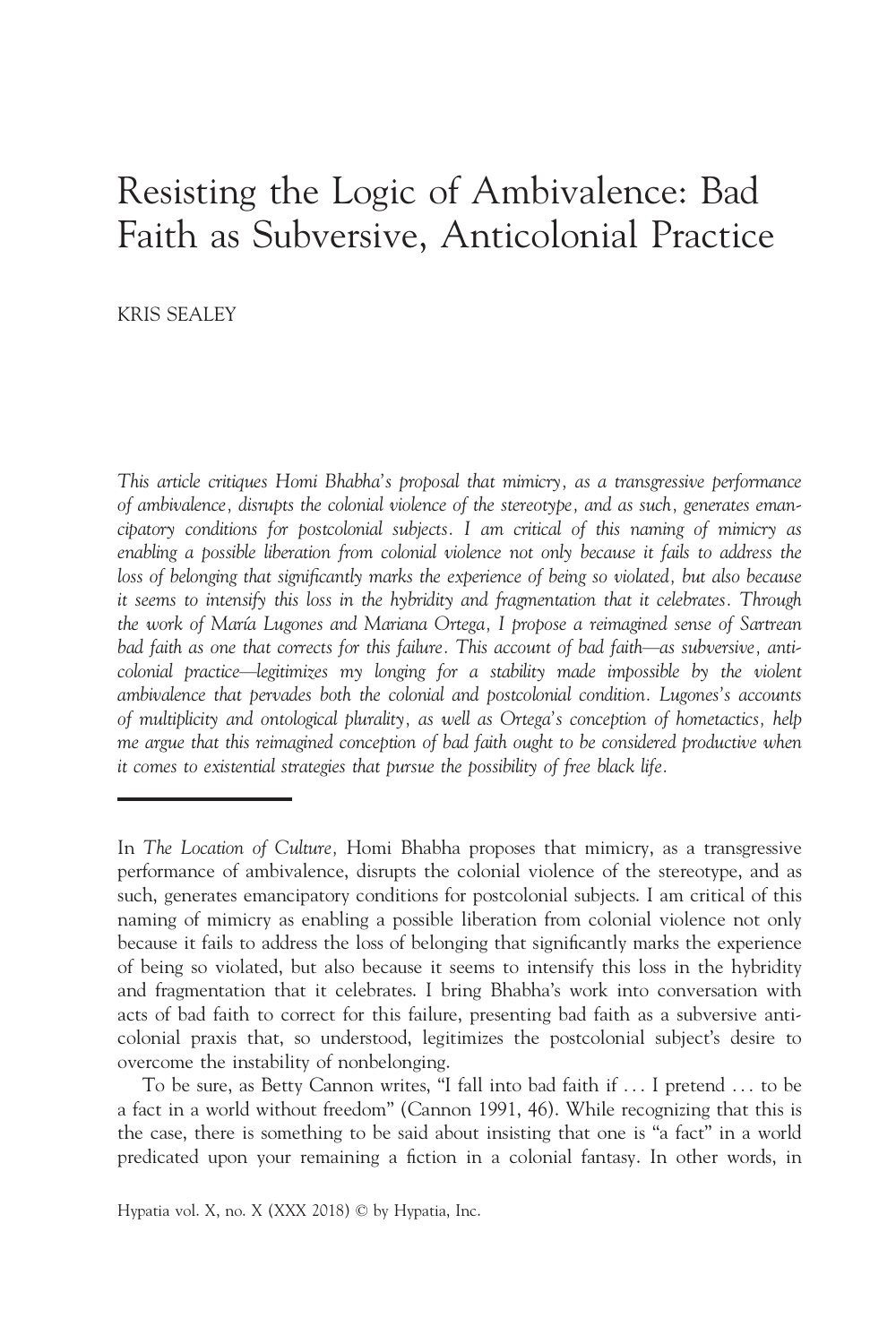choosing this mode of bad faith, I create for myself a stable ground upon which I might feel my "realness," and do so against racialized and gendered stereotypes that exist for the sake of colonial (and postcolonial) power. I find sensitivity to this desire for stability in Mariana Ortega's notion of hometactics, and so I draw on her conception of homemaking to argue for an understanding of bad faith as subversive anticolonial praxis. My argument also turns to María Lugones's conceptions of ontological plurality and multiplicitous selfhood. Her work helps me show that, in pursuing a comportment of stability through a choice of bad faith, I do not inevitably reproduce a colonial relationality that rests upon rigid borders and fantasies of security. This distinction (between homemaking and atavistic conceptions of being at home) is important for Ortega's account of hometactics, and so I identify the concerns of both scholars to resonate with my own—to identify, as legitimate, the desire for stability and belonging in the experiences of postcolonial subjects, as they live under the violence of colonial stereotyping.

In her seminal work, Borderlands, Gloria Anzaldúa writes, "I am visible—see this Indian face—yet I am invisible. I both blind them with my beak nose and am their blind spot. But I exist, we exist. They'd like to think I have melted in the pot. But I haven't, we haven't" (Anzaldúa 2007, 108). Here, I read the negotiations of a gendered and racialized subject whose body shows up, quite ambiguously, as both hypervisible and invisible. This subject is essentialized by the stereotypes that reductively signify her within a colonial matrix of power, and mandates that she exists for the agenda that keeps that matrix alive. But fixed within that fantasy, this subject is also profoundly absent from the scene, hidden behind the outline of the stereotype's empty signification. Out of this world (one that, to be sure, is constructed not for her thriving but rather, against it), her proclamation that "I exist, we exist" is noteworthy. It is a proclaiming that she resiliently remains, and resistively marks her being there, despite the instability and nonbelonging produced for her in that political space. My proposal is that, out of such a world, a choice of bad faith conveys a similar (resilient and resistive) proclamation, and as such, ought to be seen as subversive anticolonial praxis. In what follows, I hope to show that, as the pursuit of a lived comportment of being at home with and in oneself, bad faith is a mark of resistance when enacted by subjects living under the discursive violence of colonial stereotypes (much like the gendered and racialized ones to which Anzaldúa responds in her testimony). More important, it is a choice that acknowledges this desire for homemaking in a way that Bhabha's conception of mimicry fails to do.

#### **OUTLINE**

My argument unfolds in four sections. The first traces Bhabha's account of the discriminatory power of the stereotype. The second section discusses what he identifies as tactical responses, on the part of the postcolonial other, to this work of the stereotype. Such responses, we will see, involve the sense in which the other (the object of colonial discourse) inscribes modes of mimicry and (nonidentical) iterations of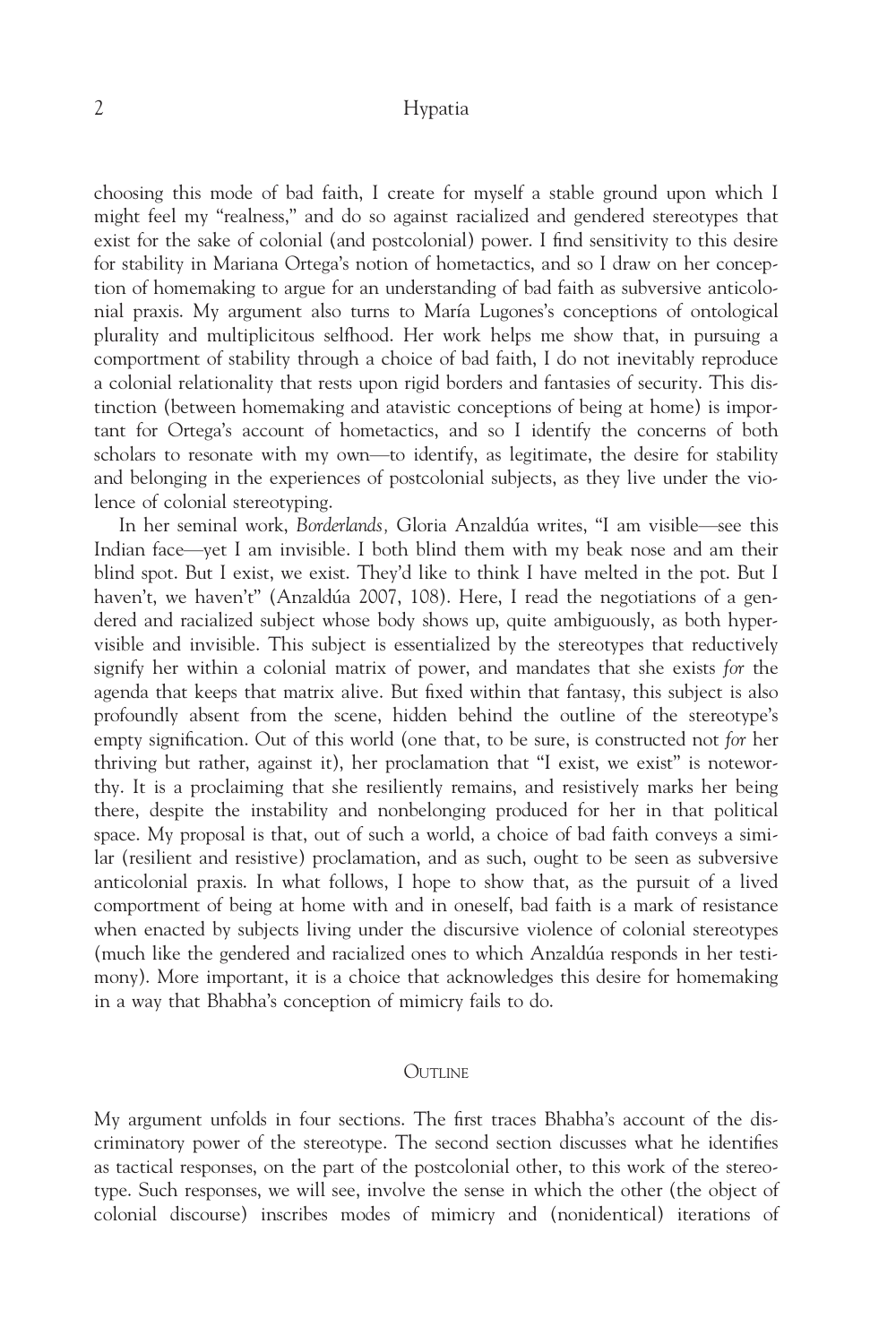herself, and as such, delegitimizes the epistemological claims inherent in the stereotype. The third section uses Ortega's conception of "hometactics" to anchor my claim that desires for stable belonging ought to be seen as legitimate desires of postcolonial identities. I stress that, to the degree that mimicry fails to do this, it gives an incomplete account of the possibilities of anticolonial transgressive acts. Section IV discusses bad faith at length, and articulates its productivity in light of Ortega's analysis of hometactics. This fourth section also employs Lugones's conception of ontological pluralism to distinguish the homemaking articulated by Ortega from the violent atavism produced through coloniality. Lugones's account also helps me articulate the ways in which a choice of bad faith can avoid similar reductions to atavistic modes of relationality. By way of conclusion, I stress the failure in Bhabha's reading of mimicry to acknowledge as legitimate the desires for home and dwelling on the part of the postcolonial subject. In that light, I reiterate the ways in which bad faith might be understood as a project of free and self-determining appropriations of one's political space.

# I. STEREOTYPE AND THE LOGIC OF AMBIVALENCE

Bhabha's analysis of the stereotype focuses on its mode of knowledge-production, and on the effectiveness of this mode. In other words, his analytic is concerned with how and why this mode of discrimination is as effective as it is. What does the stereotype attempt to accomplish, how does it go about doing this, and, most important, why does it ultimately succeed? These questions take him directly to the logic of ambivalence. Not quite something that can be empirically proved (so not grounded purely in experience), and not quite something validated through a priori logic either, the stereotypical image is always more than, in excess of what (at least since Kant) counts as an epistemological artifact. Its logic of ambivalence means that the stereotype is in a uniquely tenuous relationship to modes of knowing, and it is this tenuous relationship that Bhabha aims to detail.

His account is indebted to both Michel Foucault and Frantz Fanon. In particular, he reads Fanon's Black Skin, White Masks as a text that, if not read carefully, can be used to support a Manichean (or dichotomous) psychology of the colonial condition. Like Foucault, Bhabha recovers a more careful reading of a discursive account of the relationship between the colonizer and the colonized. Peter Childs and Patrick Williams note this when they remind us that "Bhabha points out that in Foucault's concept of power/knowledge subjects are not in a simple relation of self and other or Master and Slave but in a complex discursive relation which places them both simultaneously as not just adversaries but also supports" (Childs and Williams 1997, 148). Such discursive moments in Black Skin, White Masks establish racial stereotypes as supporting both the figure of the native and the colonizer. "[Colonial] identification... is always the return of an image of identity which bears the mark of splitting in that 'Other' place from which it comes" (Fanon 1986, xvi). The native and the colonizer call for each other (desire each other) in this always incomplete process of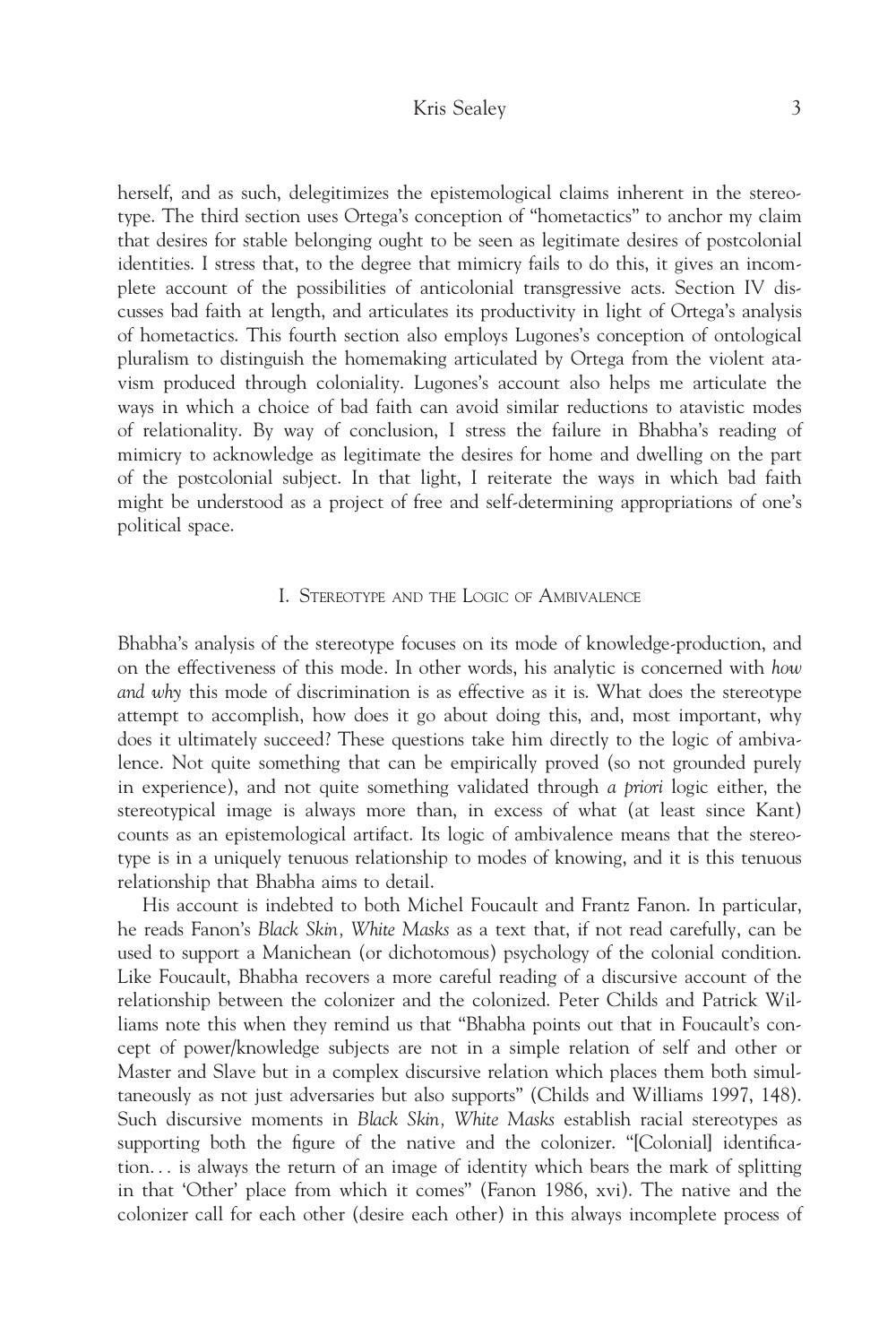identification. As such, in the aftermath of colonial rule, both the postcolonial subject and the European are ambivalently placed together, mutually tied up in colonialism's stereotypical representations. As I will discuss later, this discursive relationship is grounded on a disavowal of difference, and for this reason, it is prescribed through a logic of ambivalence.

Bhabha's account aims to understand the stereotype in terms of the manic desperation that drives the constructions of power and knowledge within the colonial scene. "[The] stereotype, [as] a complex, ambivalent, contradictory mode of representation, [is] as anxious as it is assertive" (Bhabha 2004, 100). All this means that, operating within the space of ambivalence, the stereotype is never a "secure point of identification" (99). An oscillation is involved in its internal mechanisms, which does not (as one might expect) result in undermining its effects. Rather, it is in this oscillation that the successful stereotyping of postcolonial subjects occurs. For this reason, Bhabha holds that our object of analysis must be this manic tension between the anxiety and the assertiveness that makes up the process of stereotypical representations.<sup>1</sup> It is only then that we bring into view what he calls the "effectivity" in their articulations of identity (and in colonial discourse, more broadly construed).

Bhabha identifies the place of this tension in the fetishized "fantasy of origin and identity." This means that stereotype formations respond to the colonizer's existential desire for atavistic belonging and originary wholeness. It facilitates nostalgia for a time gone by, where the colonizer dreams of locating clearly demarcated boundaries of homeland, inside of which fellow countrymen belonged by virtue of an indelible mark of bloodline.<sup>2</sup> Under the stereotype, the native's bestial savagery, irrational unpredictability, and childlike disregard for the value of (adult and serious) political life is tracked, localized (put in proverbial chains, if you will) in order to sustain this colonial fantasy of origin and identity.

However, as a thing in need of being mastered, controlled, and dominated, the stereotyped other is also, invariably, the object of fear. (What happens to us, heaven forbid, if she escapes, unbeknownst to us, and bleeds into the social fabric of our pure white lives?) The racialized woman, as gendered other, shows up for colonial discourse as that which threatens the universality upon which this discourse grounds white male embodiment and white male culture, and this forces the colonial narrative to reckon with its own dismantling (some human beings are not white men). This reckoning is deferred by deploying the stereotype in order to dominate and mask the racialized female body as such. To the degree that it accomplishes this, the universality of white male embodiment is restored.<sup>3</sup> In this regard, the stereotype is a fetishized object that (quite ambivalently) recognizes, then disavows racialized difference. The black body must be recognized in order to facilitate the pleasure that results in mastery and domination. But it must also be disavowed to the degree that it threatens the universality of whiteness. Bhabha writes, "[Narcissism] and aggressivity [are] precisely these two forms of identification that constitute the dominant strategy of colonial power exercised in relation to the stereotype which, as a form of multiple and contradictory belief, gives knowledge of difference and simultaneously disavows or masks it" (Bhabba 2004, 110).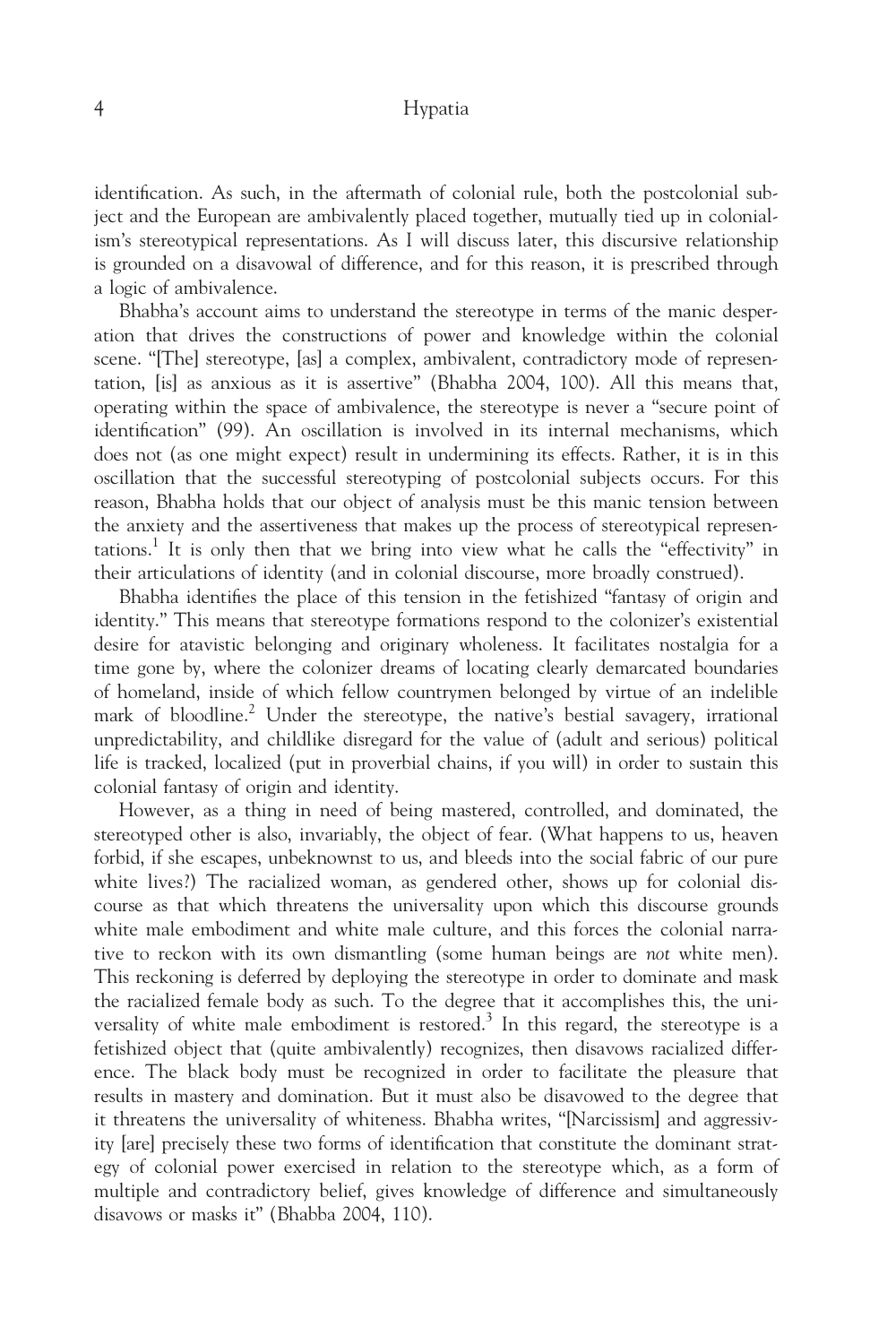Subsequent to this account of the violence of stereotypical ambivalence, we might ask: What of the lived experience of this racialized woman, this postcolonial other, stereotyped and fetishized so as to provide this release valve for the colonizer's anxiety over difference? As it stands, the postcolonial figure is "a repertoire of conflictual positions" (110)—feared and desired (desired in order to be feared), and visible to the degree that she is invisible (recall, here Anzaldúa's "I am visible—see this Indian face yet I am invisible" [Anzaldúa 2007, 108]). What are her strategies for maneuvering through what Bhabha describes as a splitting or doubling of her identity across this logic of ambivalence? We find Bhabha's response to these questions in his turn to mimicry.

#### II. MIMICRY AS TRANSGRESSIVE AMBIVALENCE

When a stereotype is repeated in time, I am made to occupy a nonchanging image across the movement of time. For identities born out of mimicry, there are iterations of the self, such that the postcolonial figure occupies an altered image (that, despite this alteration, is still her image) across the movement of time. In what follows, I trace Bhabha's account of mimicry, with the ultimate goal of bringing it to bear on questions of belonging. Most important, I aim to negotiate the relationship between mimicry and bad faith to the degree that I regard the latter as a fundamental choice of colonial resistance in general, and as counter-resistance to the violence of stereotypical discourse in particular.

Bhabha writes, "The success of colonial appropriation depends on a proliferation of inappropriate objects that ensure its strategic failure" (Bhabha 2004, 123). Such "inappropriate objects"—either the figure of the native during colonial rule, or the figure of the postcolonial subject during the period of colonial hegemony—remain all too savage to tame, all too childlike to be self-motivated, all too animal-like to be reasonable (and responsible) stewards of nature. This means that, within the colonial scene, these figures can only mimic the rational humanity of whiteness. This "almost but not quite" mimicry is necessary to sustain the logic of colonialism, insofar as its legitimacy requires a fundamental and unbridgeable difference between the European and the native. That is to say, a "proliferation of inappropriate objects" is necessary for the justified continuation of colonialism's missionizing work (both the theological and secular-capitalist phases), as well as the postcolonial neocolonialism that shapes the lives of postcolonial subjects.

It is within this context of strategic failure that the postcolonial subject is converted to what Bhabha will name "an authorized other" (122), sufficiently controlled to belong to the social order as other. But it is also in this (near) resemblance that her authorized difference becomes the quite unauthorized menace of difference. The figure of the mimic contains an ambivalence within the narrative of colonial authority, which means that she often slips (or runs the risk of slipping) into a caricatured performance of European subjectivity. It is this slippage that, for Bhabha, grounds the possibility of transgression. An enactment of subversion is clear when it becomes unclear whether the mimicry constituted in the postcolonial figure is fully sincere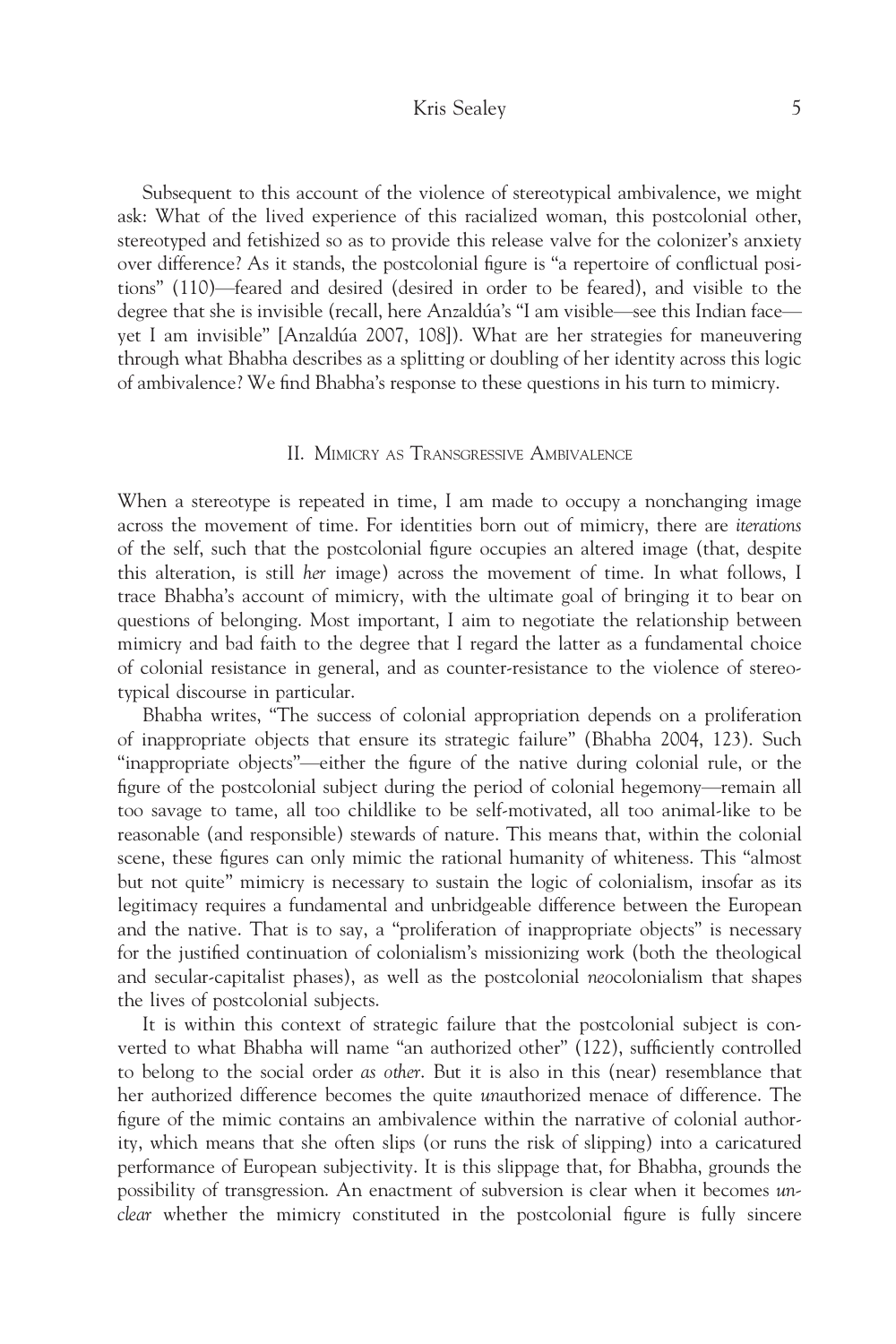(operating out of a genuine acknowledgment of colonial authority), or a mere parody of that authority. To be sure, the subversiveness that Bhabha locates in this menacing mode of mimicry looks nothing like explicit political transgression. It is, as Childs and Williams note, not the "oppositional political agency" of an intentional anticolonial praxis.4 Nonetheless, it is important to remember that the work of the stereotype facilitates the colonial fantasy to the degree that, through the stereotype, colonial difference is presented as what can be fully known/seen. As such, lines are clearly drawn between European humanity and postcolonial subhumanity in a way that offers full transparency on the colonial scene. To the contrary, in the space of the ambivalence generated in mimicry, things are no longer all that clear. Through her performance of mimicry, the postcolonial subject could really be acknowledging that she is forever locked out of the "club" of European humanity, of which she is nevertheless in awe. Or she could be utilizing her partial resemblance to produce a mockery of that club. Insofar as this second possibility is always ambivalently coded into her performance, "[colonial] authority's near-duplication produces a powerful representation of counterdomination" (Childs and Williams 1997, 131).

For Bhabha, mimicry is a mode of political subversion out of a scene of violence that, at least at the outset, forecloses any emancipatory experience. As stereotyped, the postcolonial other "is" as invisible, silent, present in the form of an absence. But, in that invisibility, there is the menace of mimicry conditioning the possibility of an alternative mode of transgressive practice. Said otherwise, transgression happens out of the "erasure of self-presence," and on the very grounds of that erasure's paradigm. The figure of the mimic "is" and "is no longer" each instance in the iterative process of her identity-production. As partially present, she is neither this nor that, neither here nor there. But in another sense, her identity iterations mean that she is both this and that, here and there. Bhabha employs a language of doubling and splitting to capture the ways in which mimicry transgressively reworks colonial discourse against its own authority. The iterative identity performance is chaotic and fragmented, undermining the very synchrony of the time presupposed in the colonial narrative.

Hence, as erased, the postcolonial subject "gives" herself over in the time of ambivalent iteration and not (stereotyped) repetition, which is to say that she resists the light of colonial appropriation. When this light looks (in the white gaze, in Foucault's allencompassing panopticon), there is never "all of me" to be seen—"I both blind them with my beak nose and am their blind spot" (Anzaldúa 2007, 108). At any given moment, this light will illuminate the location of my absence. It illuminates in order to look, but sees only a sign of what I was, what I am already on the way to no longer being (or have already begun to "be no more"). Despite her gendered and racialized stereotype, this subject makes herself to be always missing from the scene of colonial representation, which is why, for Bhabha, her mimicry is menacing. She utilizes her (impossible) identity for the transgressive purpose of resisting fixed repetitions of herself. Quite ironically, then, the mimic would find the promise of counter-domination insofar as the colonial scene names her in terms of "what she is not."

I read, in these mimetic identities, the perpetuation of a somewhat pathological "nervous condition," or a schizo-existence, which, in the name of existential health, I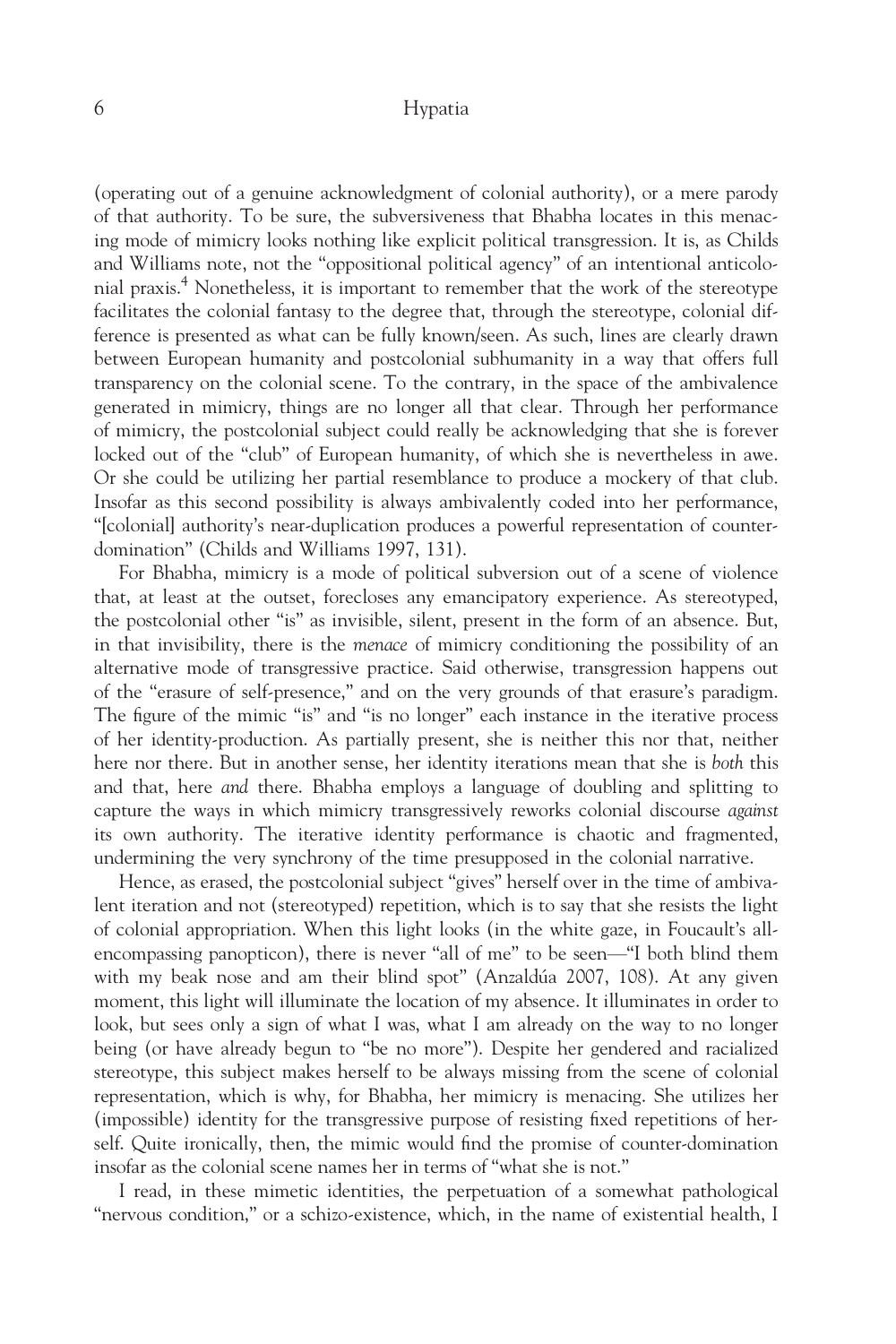would want to evade. As Emily S. Lee reminds us, "Homi Bhabha leaves us with a [postcolonial] subjectivity estranged and isolated in split moments" (Lee 2008, 544). To be sure, the ambivalence of mimicry constitutes a counter-force to colonial authority, but it is not quite clear that this disruption is ever for the sake of my homemaking (which, as Ortega's and Lugones's work shows us, is a vital aspect of a liberatory experience). Though mimicry replaces the stereotype's identity reifications with the radical iterations of nonidentity, I argue that it rests on a nonacknowledgment of the ways in which "existing ambivalently" undermines the stability needed for human flourishing. Bhabha's analysis of colonial stereotyping locates, in fragmentation and ambivalence, the promise of reclaiming free life out of the torture of being made invisible (or not visible enough). I call this into question, with the claim that a reimagined account of Sartrean bad faith can acknowledge, as legitimate, what mimicry ignores: the desire for home and belonging. I develop this reimagined account through Ortega's conception of hometactics and Lugones's account of ontological plurality, both of which explicitly identify "home and location" as something of which I am robbed by colonial violence.

# III. "HOMETACTICS" AND A WILL TO BELONG

Ortega develops an account of "hometactics," aspects of which I find supportive of my deployment of bad faith. I read Ortega's driving concerns and questions to resonate with my own, particularly in the question, "What can we do except feel the cactus needles embedded in our own skin?" (Ortega 2014, 179). This seems to be a question about possibilities for the racialized and gendered subject whose corporeality does not manifest as being at home in the world, but rather as "in between worlds" (interstitially), at the world's edges. It is a question about what such subjectivities desire in this in-betweenness, and about how theory might legitimize those desires in the face of a lived comportment of alienation, foreignness, and yes, fragmentation among spaces and locations that seem to work to tear apart instead of make whole. Ortega's hometactics pays attention to the "will to belong," in such experiences, and engages with the meaning of this longing. This is also what I attempt to do here.

One might be inclined to dismiss this will to belong as a nostalgic atavism (the same atavism that grounds the violence of stereotypical discourse). However, Ortega's conception of hometactics reads, in this pursuit of home and location, a desire that is not atavistic in kind, since it calls for a "demystification of the idea of a full, safe sense of belonging"  $(180)$ .<sup>5</sup> In a similar vein, Lugones's work stresses the importance of shifting from a language of safety to a language of generativity and creativity, when it comes to how we ought to approach building community and home spaces (Lugones 2003). In this shift, these spaces signify as "communities of choice" that work, positively, toward the production of emancipatory conditions (and are not, more reactively, only protection from perceived danger).

It is important that I articulate my account of bad faith in relation to Lugones's important work on what it means to choose one's space of belonging, and I do so at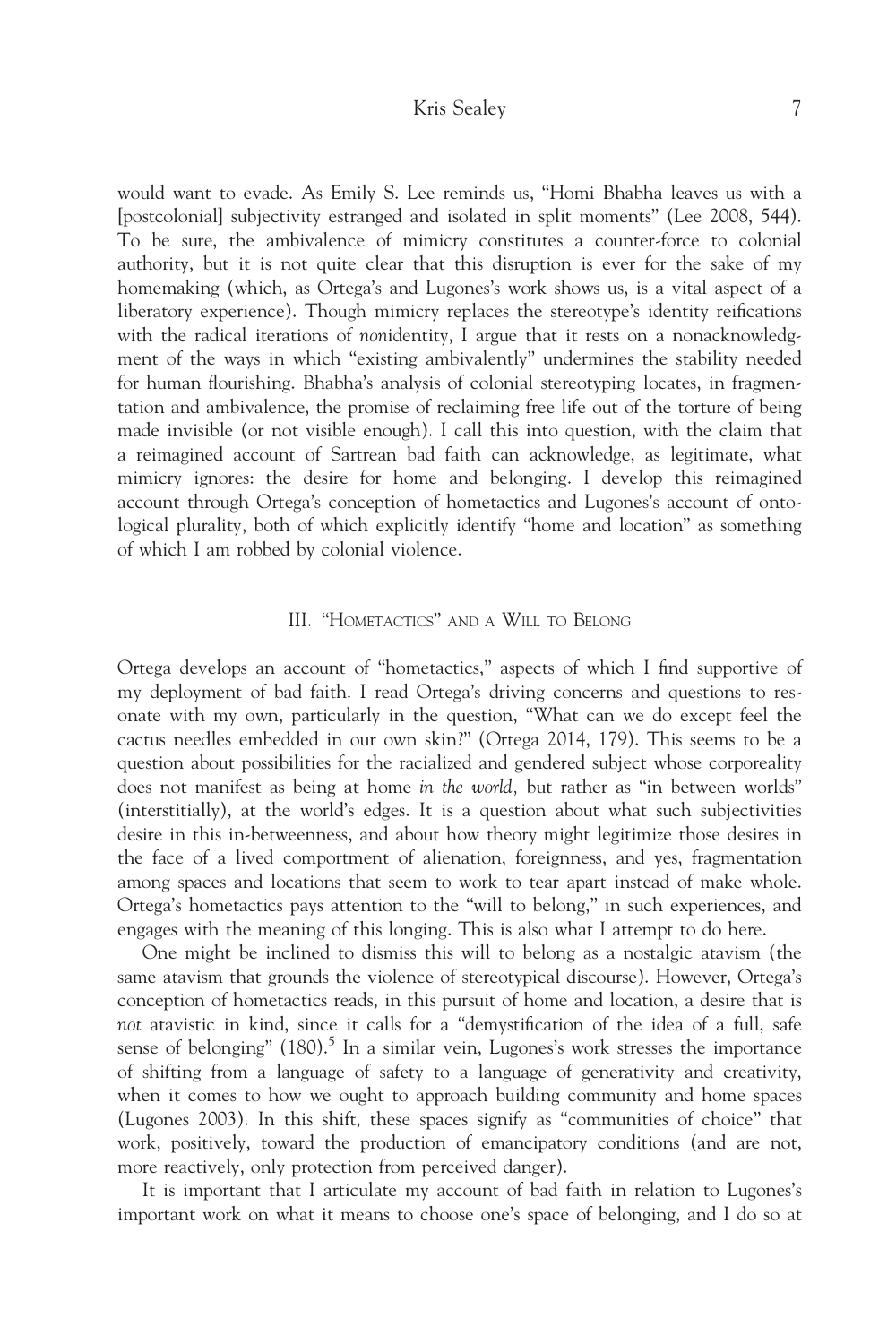length in the following section. But for now, I draw attention to Sarah Hoagland's point that the choice of flight from freedom is complicated when enacted in a world that is constructed against the subject in question. Likewise, Betty Cannon's rendering of bad faith as the desire to be "a fact without freedom" is one that uniquely signifies when manifested in a world that reduces you to a colonial fiction. To be sure, scholars like Ortega and Lugones are acutely aware of such historical locations out of which women of color enact their lived experiences. My reading of bad faith joins their call to complicate the narrative of homemaking practices that emerge out of a context of colonial and postcolonial violence. As such, I will show that the choice of bad faith can be a subversive praxis that is neither atavistic nor destructive of the complexities of in-between and multiplicitous living. At the same time, I also understand this choice as appropriately belonging to that complex experience, insofar as it addresses the need for stability in a world that, through the discursive violence of the stereotype, robs the postcolonial subject of such stable ground.

The task at hand is to engage this desire for stability in a way that distinguishes it from those atavistic desires for security and fixed enclosure. Bringing this account of bad faith into conversation with a notion like hometactics accomplishes this, insofar as Ortega uses this notion to demand a re-envisioning of the very meaning of home and belonging. She writes, "[Given] the complexities of the selves as well as the complexity of the spaces of belonging (in terms of its members as well as its criteria for membership), there is no sense in which one can be said to fully belong. There are only different senses of belonging depending on which markers of identity are chosen" (Ortega 2014, 180).<sup>6</sup> To this end, Ortega is right to point out that my will to belong (to feel at home in my body, and to encounter my body as one that belongs in the space of my political landscape) can be legitimized without reproducing a nostalgic border-loving/other-bashing.

Without this turn, hometactics describes the work of a fragmented subject, as she "[produces] a sense of familiarity in the midst of an environment or world in which one cannot fully belong, due to one's multiple positionalities"  $(182)^7$  Familiarity is produced, created ex nihilo, perhaps, out of a political space in which I should not belong, or even appear as an object appropriate for belonging (recall, here, Bhabha's "inappropriate objects"). I identify a similar capacity in the choosing of bad faith, and for this reason, argue that it accomplishes a kind of homemaking that grants stability without permanent enclosure.<sup>8</sup>

To the extent that hometactics is this—a strategy of homemaking, in response to a violence that, by all measure, ought to preclude its possibility—how is it different from Bhabha's notion of mimicry? Simply put, the practice of hometactics corrects for mimicry's failure to account for my will to belong. On my reading, mimicry centers its maneuver on a metaphysics of nonpresence insofar as it maintains the invisibility that is ascribed to postcolonial subjects through stereotypical discourse. One might argue that Ortega's hometactics is no different from Bhabha's mimicry, insofar as they both acknowledge multiple locations of identity. Nevertheless, I find, in the strategy of hometactics, an orientation around my right to be there, and an honoring of my desire to dwell, as present, in a way that would position me to be at home in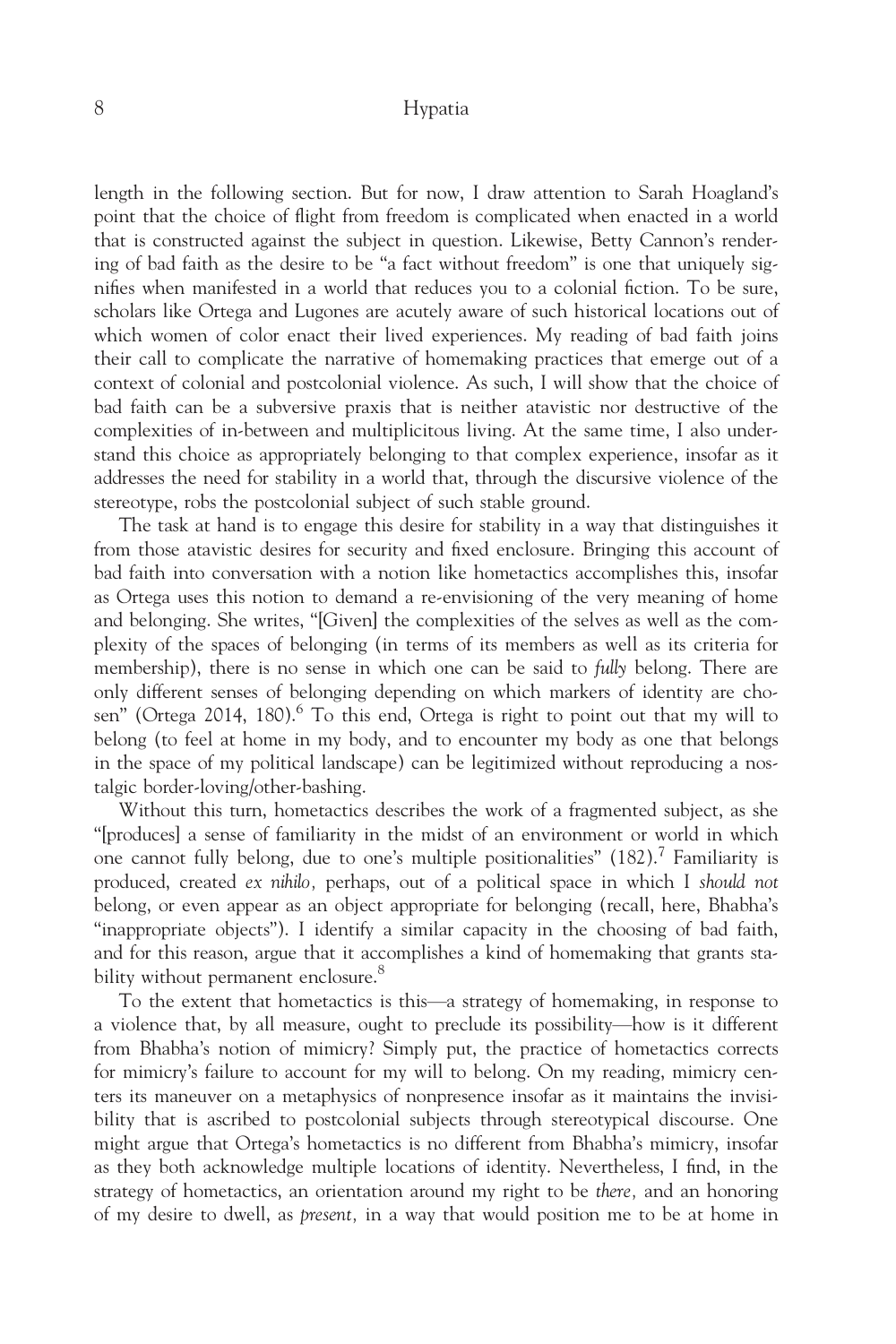my multiple identities, in the multiple communities of which I am a part. Said differently, hometactics is not a poetics of invisibility, whereas mimicry continues to signify within that frame. More important, hometactics transgresses colonial violence as it responds to a longing for home (in ways that mimicry does not).

## IV. DO WE NEED A LITTLE BAD FAITH?

It is in this vein that I consider bad faith as subversive anticolonial praxis. I locate it within the orbit of Ortega's conception of hometactics, as an avenue for recognizing my will to belong, and as a free (and creative) pursuit of that desire. As it is described by Sartre, bad faith constitutes a fundamental project that responds to my being a locus of transcendence in being. On his model, transcendence is "situated," which is to say that consciousness's projection beyond itself and beyond being is always a projection that is positioned historically and socially. Sartre refers to these historical and social factors (factors that include how my body is constructed in a world of others, as well as the intersubjective nature of that world) as the "coefficients of adversity" with which my choices engage, as I make meaning for myself. Hence, as transcendence, I encounter the facticity of existence, which I then freely appropriate into my network of signification. It is important to note that facticity is not diametrically opposed to my existential freedom, but rather, informs it and gives it meaning. Sartre writes, "[This] residue [this facticity] is far from being originally a limit for freedom; in fact, it is thanks to this residue—that is, to the brute in-itself as such—that freedom arises as freedom" (Sartre 1956, 482). To say this differently, it is out of being's resistance that my freedom becomes the freedom to engage in a way that is meaningful for me. Hence, it is not the case that freedom is magical. Rather, freedom means the freedom to encounter the fact of my body (race, gender, nationality, its formulation for others) with meaning that fits into my fundamental project.

A choice of bad faith describes a mode of encountering the truth of this "freedom in/as facticity." Of the structure of bad faith, Sartre writes, "We have to deal with human reality as a being which is what it is not and which is not what it is" (58). In this sense, the structure of bad faith presupposes, both on the ontological and existential levels, that consciousness encounters itself as this synthetic unity of transcendence and facticity. As transcendence, consciousness is the spontaneity of choice, of projecting ahead of itself, and (in that projection) "not being" what it is. But as facticity, it must project from a position, or in terms of a position, which is historical, spatial, and social. A fundamental attitude of bad faith aims to be either purely facticity (to be a "fact," in Cannon's words), or purely transcendence, even though encountering oneself as such already presupposes that one comes to oneself from somewhere.

Hence, on this account, bad faith is a mode of self-deceit, and it is possible only on the grounds of "the being of man"—as positioned spontaneity (Sartre 1956, 55). Sartre describes it as an attitude through which "contradictory concepts... unite in themselves both an idea and the negation of that idea" (56). Quite aporetically, or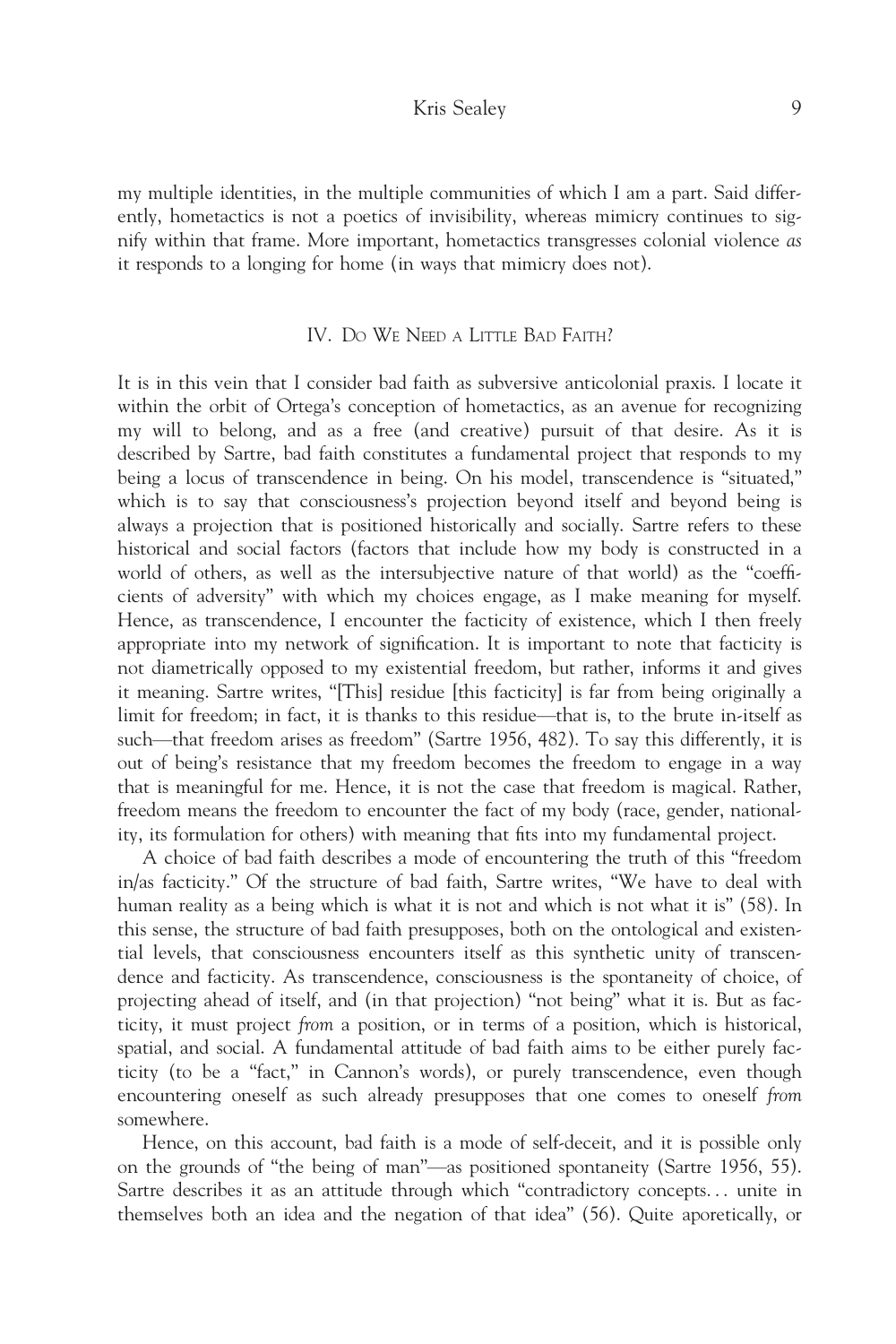perhaps, ambiguously, consciousness lies to itself, so that at any given moment it is convinced that it's either all or mostly pure transcendence, or all or mostly pure facticity. Both tales, according to Sartre, are never fully believed, to the degree that the liar and the one being lied to are identical. Nevertheless, he finds bad faith to be a pseudo-inevitability in human existence, insofar as the obligation to be free is an existential burden worth evading. To have nonbeing in the midst of my being is a source of ontological freedom, but it can also be a source of decentering vulnerability. Hence, despite its being a failed enterprise, there seems to be something that is existentially productive in this mode of self-deceit, to the degree that it provides a counterweight to this decentering effect of nothingness.

Sartre's formulation of sincerity also serves as an existential strategy for evading the spontaneity of consciousness. However, on my reading, sincerity does not qualify for the kind of transgressive praxis that I want to identify in bad faith. And here is why. To begin, Sartre describes sincerity as "the antithesis of bad faith [since] sincerity presents itself as a demand and consequently not a state" (56). That is to say, the sincere individual uses a certain *ideal* conception of consciousness, which consciousness must work toward ("demand"). This conception "is not" (at least, not just yet), but is rather the goal to be pursued. In this regard, it is like bad faith, since it is a way for consciousness to hide freedom from itself. However, it is "antithetical" to bad faith insofar as the sincere person postulates, as an ideal for herself, an in-itself being. This prototype of "absolute equivalence" (59) represents the container (the prison) for which the sincere person is in search. Of his (well-known) illustration of the waiter in the café, Sartre writes, "He applies himself to chaining his movements as if they were mechanisms, the one regulating the other; his gestures and even his voice seem to be mechanisms, the one regulating the other" (59; emphasis added). The waiter plays in and with his "waiter being," but in that play, strives to be at one with his "waiter being." For Sartre this is antithetical to bad faith, "since [being what he is] is the rule and not the interest of the moment" (59). In other words, when it comes to the demand of sincerity, the prototype of absolute equivalence is just that —a prototype, universally and objectively valid, and permanently so. It is a demand, the legitimacy of which traverses the immediacy of the concrete, and is therefore out of conversation with the context of the concrete. In bad faith, reducing oneself to one's facticity is only "for now," a fundamental choice whose life begins and ends in the instantaneous "now." That choice can quickly become (and it often does become) one of disavowing one's facticity, in the name of a pure transcendence.

I want to use this existential distinction in Sartre's work—between the sincere person and the person in bad faith—to do two things: (a) develop the claim that the stability achieved in the choice of bad faith does not reproduce the atavistic encampment of the xenophobic position, and (b) locate bad faith alongside Lugones's account of the multiplicitous self who lives in between worlds. This connection to Lugones's work assists in the accomplishment of (a). I show that, similar to the way in which the person in bad faith chooses in the context of the urgency of the lived moment, Lugones's conceptions enable us to understand politically liberating choices to be context-specific. At the existential level, I can choose to be in bad faith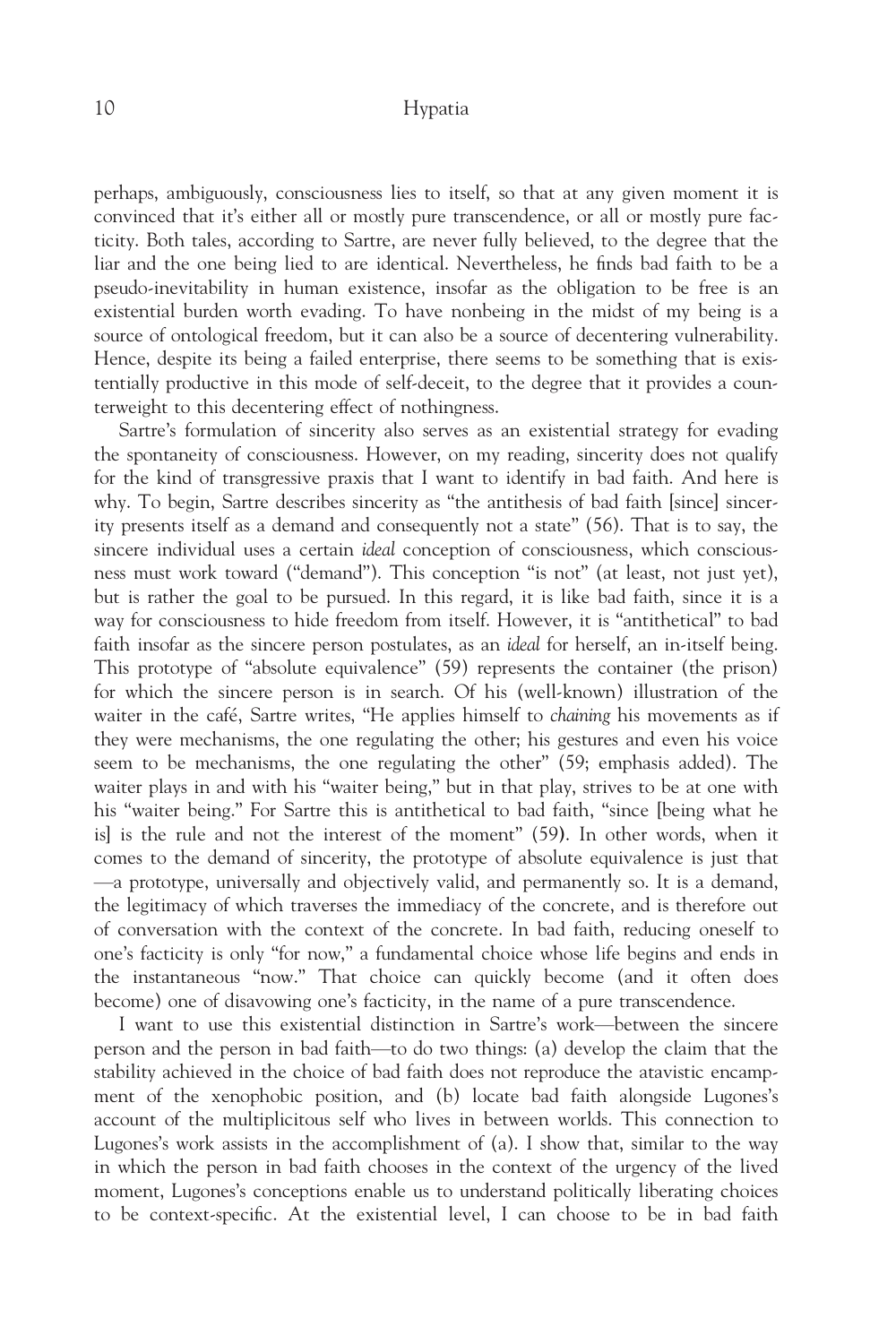without upholding a universal prototype of the sincere man. At the political level, Lugones shows us that I can enact liberatory syllogisms that, though legitimately working in the name of emancipatory conditions, are never universally applicable to all political contexts. Instead, their legitimacy is in the context of the urgency of the political world I navigate. I read the legitimacy of bad faith in this sense.

The selves about whom Lugones writes belong to communities of migrating and/or diasporic Latina women who must navigate not only multiple political spaces, but also (in the case of Latina lesbian/queer women) the complexities of gender and sexuality. Lugones's concerns are about theories of oppression that leave unarticulated the possibility for agency in such communities, and these concerns lead her to develop what she calls an ontological pluralism. For her, this pluralism is key to understanding how agency might manifest itself in the context of political oppression without being ahistorical. She identifies an intimate connection between this ontological pluralism and the idea of a self as multiplicitous (or as no longer unified). Of this relationship, Lugones writes, "[The multiplicitous self captures the lives of] people who are very familiar with experiencing themselves as more than one: having desires, character, and personality traits that are different in one reality than in the other ... animating their bodies... in ways that are different in one reality than in the other" (Lugones 1990, 503).

Her position of ontological pluralism acknowledges the plural, historically constituted political worlds, which the multiplicitous self navigates. As one such self, I can encounter oppression in one world, and generate choices, or what Lugones (by way of Aristotle) describes as "liberatory practical syllogisms" (502–503) that are necessary for survival in that context of oppression. Yet in another world (another historically constituted political paradigm), those choices give way to different kinds of choices or liberatory syllogisms. "[If] multiplicitous persons reason within and across worlds, one need not see a person at any one point as offering or enacting or intending just any one practical syllogism. The practical syllogisms may be many... It may be that, at the same time, she is acting in accordance with the norms of one reality, or structure, and acting with the norms of another reality, or in accordance with the possibilities that lack of structure bring up for her" (507).

In this vein, it is possible to see such a multiplicitous person (multiple because of her movements between and in between worlds) enacting a particular practical syllogism like bad faith, which "one would not have chosen except for the arrogant perceiver's mediation"  $(503)$ . The arrogant perceiver, here, refers to a male gaze as it renders women's bodies meaningful for its own agenda, in the service of heteropatriarchy. However, it is applicable to the task at hand (situating bad faith as subversive anticolonial praxis) insofar as the effects of this "arrogant perceiver's mediation" generates a world that is structured against me insofar as I am subjected to stereotypical representation that fits into the fantasy of colonial discursive violence. So, when Lugones acknowledges that the liberatory effects of certain choices can be named as such, despite them being context-specific, I find her position in support of my own claim, which holds that a choice of bad faith can constitute a liberatory practical syllogism in the context of a world in which I am scapegoated by an oppressive other,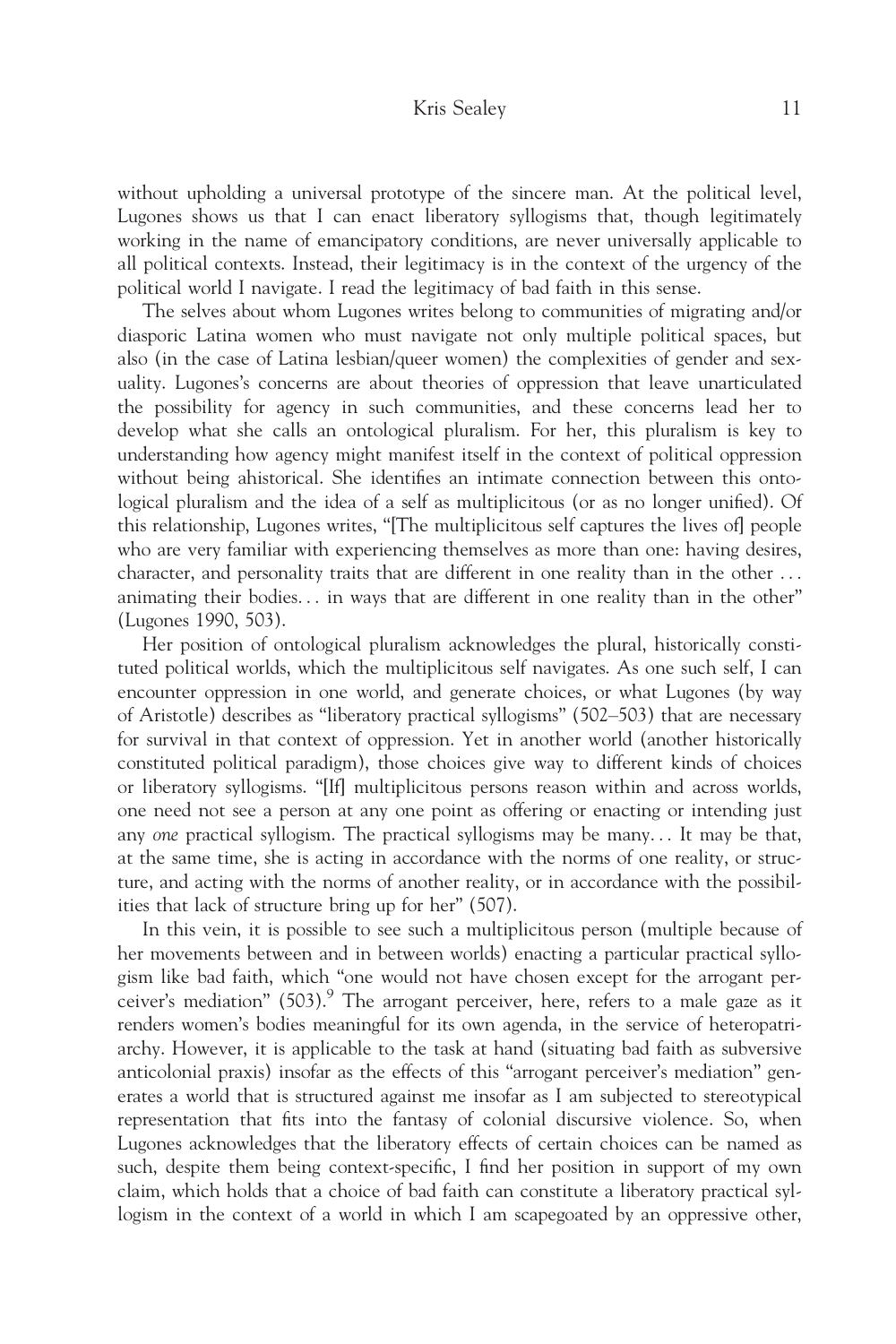and in which I am stereotyped through a light that works against me. In other words, "among the alternatives that are possible in the world in which [I am] brutalized and oppressed" (505), bad faith shows up as a concrete choice that provides respite from all this.

Lugones ultimately prescribes playful world traveling as the comportment through which communities of emancipatory living can be built. Through playful world travel, we see that communal spaces are not rigidly closed off, and that I am a multiple and open-ended self who invariably changes through my collaborative experiences with others, and that "we become subjects to each other" (instead of violently objectifying each other, as is the case within both Hegelian and Sartrean dialectics) (Hoagland 1999, 170). Hence, it is through playful world travel that we might avoid the simple and atavistic notion of belonging of which Ortega's hometactics is critical.10 To that end, it remains to be seen whether a choice of bad faith undermines a comportment of playful world travel, and thus reinstates the atavistic sense of belonging at the heart of much of colonial violence. I resort to my earlier distinction between the existential choices of sincerity and bad faith to argue that this is not the case, and that, instead, we can acknowledge bad faith as a subversive anticolonial praxis (grounding something like Lugones's liberatory practical syllogisms) without giving up the possibility of playful world travel.

To recall, unlike the sincere man, the existential choice of bad faith lives in its own concrete moment. Beyond this moment, there is no postulation (no demand, according to Sartre) for universalizing the legitimacy of choosing an in-itself mode of being. Similarly, when I choose bad faith in a world that is structured against me, so that I might experience the solidity of being a fact (to counter my stereotyped being for the colonizer), the legitimacy of this choice does not live beyond the world in which it is made. Lugones tells us that there are other worlds between which the multiplicitous self lives. One can imagine playful world traveling between and among them at the same time the choice of bad faith is made in one of them in a moment of political exigency. What this means is that the choice of bad faith in this world does not foreclose the possibility of playful world travel into and within other worlds, where I am more existentially empowered to face the ambiguity and messiness of being a subject together with others.

In other words, it seems that, when absolute equivalence is the "rule and not the interest of the moment" (as is the case with the sincere man), we slip into the very atavistic and other-averse account of belonging that we should aim to avoid. However, in situating the possibility of bad faith projects as part of Lugones's account of ontological plurality, we see that such projects can be part of a comportment of playful world traveling. They can gesture toward stability in a way that avoids those permanent enclosures that foster a xenophobic imaginary (a sentiment at the heart of what is most valuable in Ortega's account of hometactics).<sup>11</sup> In other words, in bad faith, the demand is not for the antithesis of ontological spontaneity, but rather (and only) for some "in the moment" relief of the wobble of nonbelonging (of the "cactus needles in one's skin").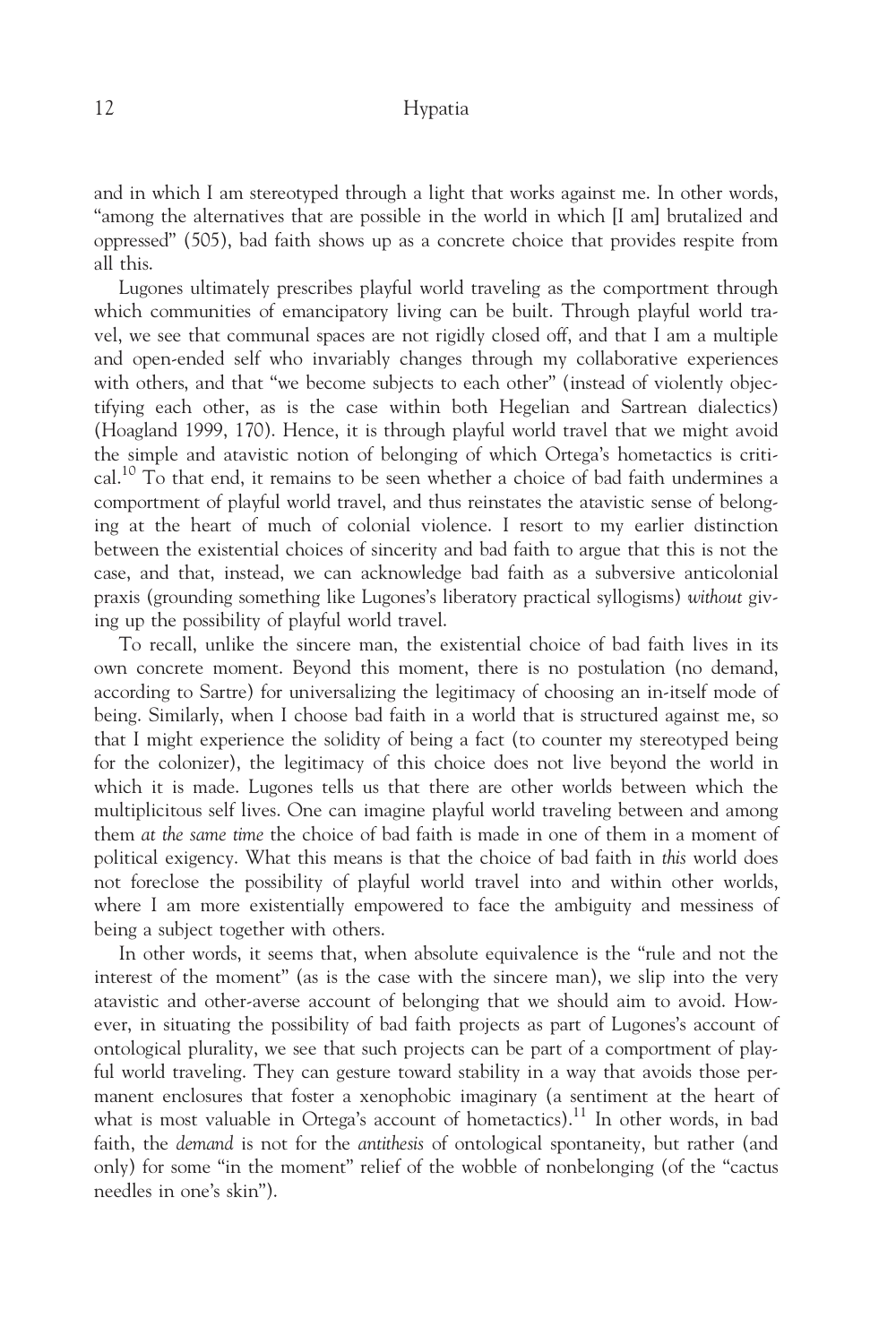#### V. CONCLUSION: MAKING HOME OUT OF NO-HOME

For bodies made invisible, "at the edges" of community, a demand for grounding is both legitimate and, quite frankly, subversive. My claim is that we find this demand prioritized in a project of bad faith through which I claim presence for myself, and, against all odds, stake a place under my own sun. Bhabha proposes that mimicry—as a subversive poetics of invisibility—transgresses this uncanny existence of being stereotyped. He holds that, through mimicry, I take on the reins of my invisibility. I author my fragmented and ambivalent identity, and as such, reclaim for myself an agency robbed through stereotypical discourse. But what of my will to belong, as I continue to exist interstitially, "at the edges" of political life?

To Ortega's point, what it means to belong will be complicated by the very experience of nonbelonging from which this will is born. Her hometactics demonstrate that, in appropriately engaging with this complication, I can anchor in a nonatavistic way, articulate and appreciate the carving out of a home that is not predicated upon the exclusionary tactics of coloniality. This also drives Lugones's conception of playful world travel. Through such travel, I articulate conditions of belonging without foreclosing the possibility of the messy negotiations of creating a community with other free subjects. Through the reimagined sense of bad faith that I have proposed, we can mark the importance of stable ground, a desire for which ought not to get lost in performances like hometactics and playful world travel. I have shown that a choice of bad faith can ground certain "liberatory practical syllogisms" without undermining them through atavistic (and colonial) conceptions of belonging. When I do anchor in a nonatavistic way, I make a way and a world for myself, and with others.

When the political space is shaped by practices of colonial violence, racialized others must navigate the ambivalence of stereotyping, which renders their bodies the fetishized objects of fear and desire. Under the stereotype, my body is feared to the degree that it represents "purity destroyed," and desired to the degree that it represents a wilderness to be mastered or tamed. In this colonial construction, there is nothing to which my humanity can belong. This only underscores the subversive nature of my daring to make a home, or to desire belonging among structures that codify "the unhomely." Bhabha's reading of mimicry as counter-domination seems to miss this "subversion as homemaking." My hope is to have shown that bad faith, as a pursuit of such homemaking, ought to be understood as subversive in this sense, when coming out of a context of colonial violence.<sup>12</sup>

**NOTES** 

Earlier versions of this article were presented at the Caribbean Philosophical Association (CPA), June 2014, and at the Collegium of Black Women Philosophers (CBWP), April 2015. I thank the organizers of the CPA 2014 meeting for allowing me to present my work remotely, and those in attendance for their comments. My special thanks go to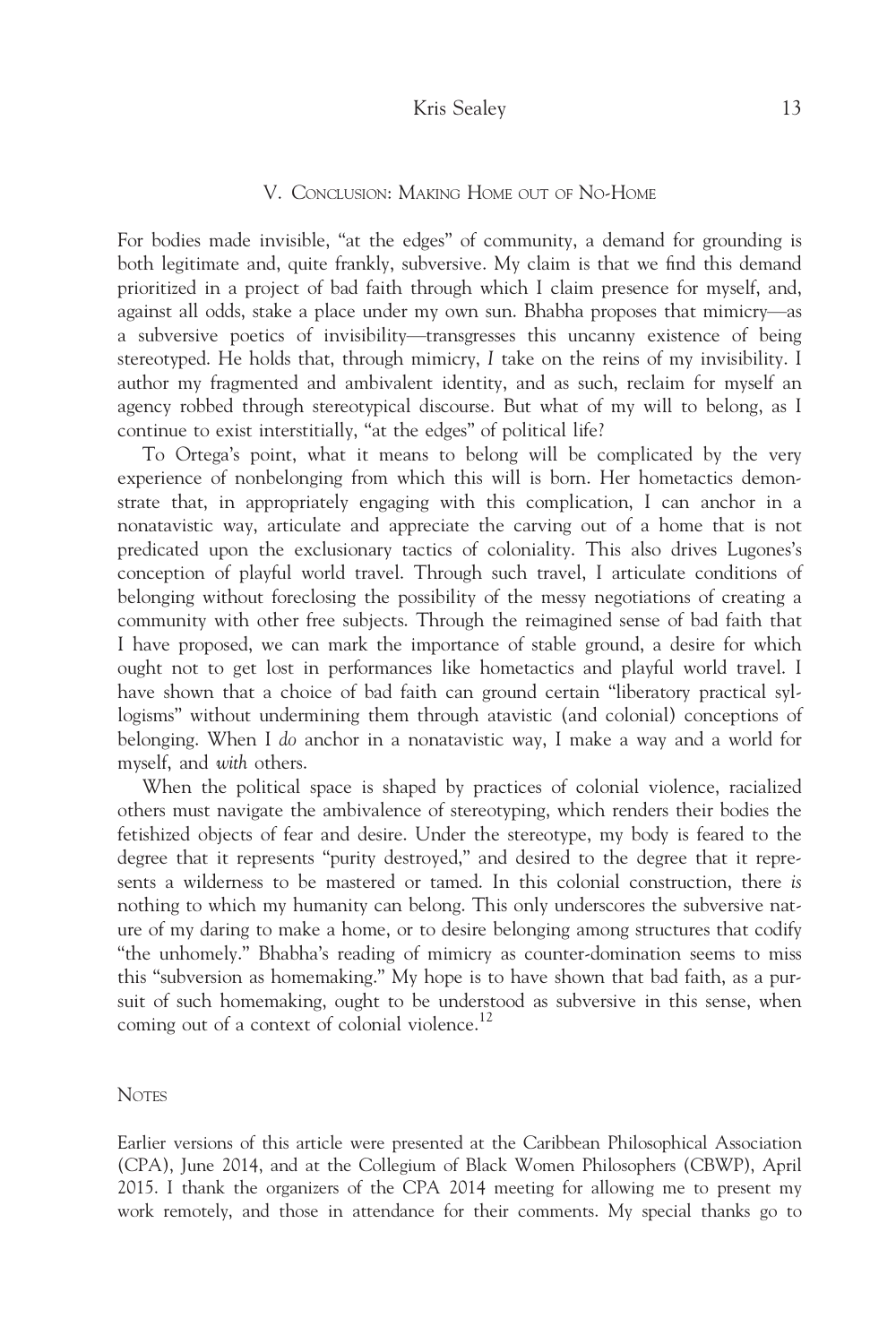Axelle Karera for her insightful questions during the CBWP 2015 meeting. I am also grateful to Hypatia's anonymous referees for their careful reading of my work, and for their substantial criticisms.

1. Emily S. Lee recalls Bhabha's description of this mania in temporal terms. "The stereotype [in its challenge to temporal synchronicity] requires but halting time and repeating time. The stereotype halts time in its presumption to be infinitely true. Yet the force of the stereotype requires repetition.... The need for the repetition belies the status of the stereotype as something already known and reveals the ambivalence of such a status" (Lee 2008, 541–42).

2. In section III, I will discuss what Mariana Ortega calls "a will to belong" on the part of the colonized. It should be noted that this will to belong is profoundly different from what I present here as the colonizer's nostalgia for a boundaried homeland. This point is significant for my critique of the logic of ambivalence.

3. "Just as the fetish object substitutes for the mother's penis and allays the child's fear of castration, the stereotype substitutes for the racial purity of cultural ascendancy that the colonial subject fears the loss of" (Childs and Williams 1997, 127).

4. For this, Bbabha's depiction of mimicry as a legitimate mode of colonial disruption is often criticized.

5. In the following section on bad faith, I note the sense in which Sartre's conception of sincerity does not respond to the desires to which Ortega's hometactics respond. In particular, I show that Sartrean sincerity comes close to what Ortega might identify as a "mystified" narrative of full belonging in the world.

6. Here, Ortega engages Edwina Barvosa's account of the "self-integrative life project," whereby multiplicitous selves strategically weave coherence for themselves.

7. It is in this vein that Ortega's development of hometactics joins Lugones's exposition on the multiplicitous self. Ortega discusses this in key sections of her book, In-Between: Latina Feminist Phenomenology, Multiplicity and the Self (Ortega 2016). Though it is beyond the scope of this article to delineate the precise similarities between these two scholars, I treat this important dialogue in chapter 3 of my current book project, Creolizing the Nation: The Argument for an Alternative Ontology.

8. In the following section, I develop this distinction in an account of how bad faith differs from the choice of sincerity.

9. Here, Lugones uses the work of Marilyn Frye.

10. In the third chapter of my current book project (Creolizing the Nation), the notions of multiplicity and curdling subjectivities, which Lugones articulates in her Pilgrimages/Peregrinajes (Lugones 2003) are a significant aspect of my development of an ontology that facilitates alternative conceptions of the nation. So, though I do not explicitly engage it here, Pilgrimages/Peregrinajes both foregrounds and provides the background for the ways in which I use creolizing comportments to reconceive home and belonging in nonatavistic ways. I find much resonance between the creativity at the center of Lugones's curdled subject and the generativity signified in creolizing comportments. For this reason, chapter 3 of my book develops "creolization as curdling" as a space in which creolist scholars (like Edouard Glissant) and Latina feminist thinkers (like Lugones) might be brought into dia- logue around the question of community formations that are both ambiguously bordered and sources of resistive shelter.